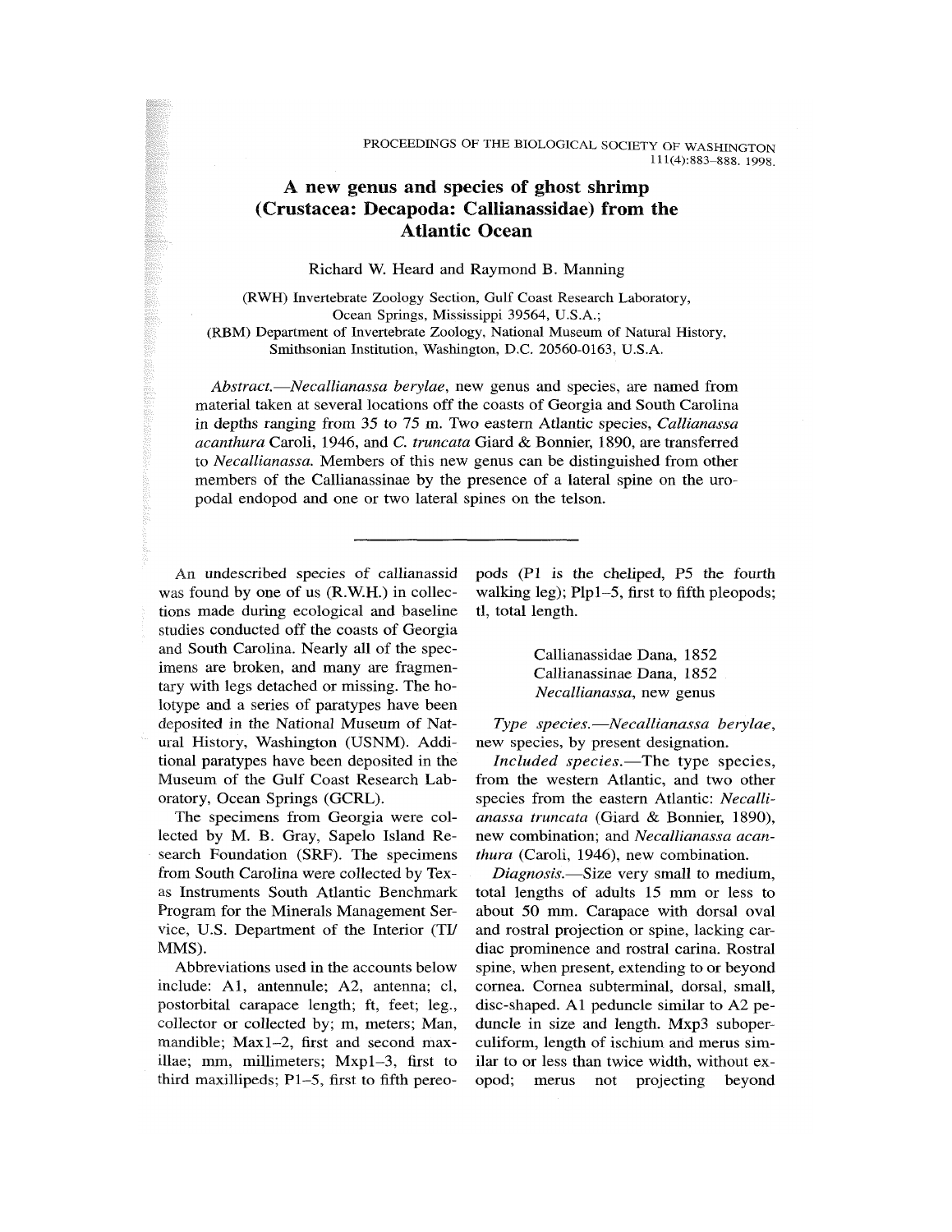articulation with carpus; distal 3 segments elongate, much slenderer than basal 2 segments; dactylus slenderer than propodus. Chelipeds unequal, both PI with meral hook. Second abdominal somite *Vs* longer than sixth somite. Male Plpl uniramous, 2 segmented; male Plp2 absent. Female Pip 1 uniramous, Plp2 biramous. Endopods of Plp3-5 with stubby, projecting appendices intemae. Telson subrectangular, with median posterior projection and 1 or 2 much larger lateral spines. Uropodal endopod with one strong lateral spine.

*Remarks.*—Members of *Necallianassa*  can be distinguished from members of all other genera in the Callianassidae by the presence of one or two lateral spines on the telson and a strong outer spine on the uropodal endopod.

*Etymology.*—From the Latin, the prefix "ne-", not, and the generic name *Callianassa.* Gender feminine.

## *Necallianassa berylae,* new species Figs. *l—3a, b*

*Material—South* Carolina: 32°00'57"N, 79°31'03"W, depth 43 m, sand, leg. TI/ MMS, *G. W. Pierce* sta 9737, sample 0177- 2 (3E), box core, Aug 1977: 1 *S,* cl 4.1 mm (holotype, USNM 260881), 1  $9$ , cl 3.5 mm (paratype, USNM 260882).— 32°00'57"N, 79°31'03"W, depth 43 m, sand, leg. TI/MMS, *G. W. Pierce* sta 9737, sample 0177-5 (3E), box core, 18 Feb 1977: 1  $\delta$ , cl 4.5 mm, 1 damaged ovigerous  $\circ$ , cl 3.4 (paratypes, GCRL).—32°00'57"N, 79°31'03"W, depth 43 m, sand, leg. TI/ MMS, G. *W. Pierce* sta 9737, sample 0177- 6 (3E), box core, 18 Feb 1977:  $1 \,$   $\}$ , cl 3.4 mm, 1 fragment (paratypes, USNM 260- 883).—32°01'04"N, 79°31'05"W, depth 35 m, sand, leg. TI/MMS, G. *W. Pierce 11* sta 9737, sample 0787-4 (3E), box core, 22 Feb 1977:  $2 \frac{9}{7}$  (1 broken), cl ca. 3.5 mm and ca. 4.0 mm (paratypes, USNM 260-884).— 32°01'04"N, 79°31'05"W, depth 35 m, sand, leg. TI/MMS, G. W. *Pierce II* sta 9737, sample 0787-5 (3E), box core, 25 Aug

1977: 1  $\delta$ , cl 2.5 mm (tl ca. 10.0 mm), 1  $\sqrt{9}$ , cl ca. 4.5 mm (tl ca. 15 mm) (paratypes, USNM 260885).

Georgia: 31°33'38"N, 79°39'01"W, depth 245 ft (75 m), SRF sta 306, bucket dredge, leg. M. Gray, 6 Aug 1963: *3 S S, c\* ca. 1.8 mm, 2.4 mm, and 2.5 mm (paratypes, USNM 260886).—31°33'36"N, 79°40'21"W, depth 213 ft (65 m), SRF sta 307, bucket dredge, leg. M. Gray, 6 Aug 1963: 1 damaged  $9$ , cl ca. 3.5 mm (paratype, USNM 260887).—3r33'30"N, 79°41'38"W, depth 175 ft (53 m), SRF sta 308, bucket dredge, leg. M. Gray, 6 August 1963: 1 *S,* cl 3.2 mm (tl ca. 12 mm) (paratype, USNM 260888).

*Description.*—Carapace with rostrum acute, sharp, extending approximately % length of visible length of eyestalks; orbital or frontal projections absent. Dorsal oval and cervical groove distinctly defined; suture lines arising in mid-region of branchiostegites, joining dorsally in anterior region of posterior third of carapace; margins of branchiostegites and posterior margin of dorsal carapace fringed with setae, surface of branchiostegites sparsely setose.

Eyestalks (Fig. *la,b)* dorsoventrally flattened, extending nearly to distal margin of first segment of antennular peduncle, over 2 times longer than wide, proximal lateral margins broadly convex to level of cornea then tapering distally to blunt point; cornea relatively well developed, darkly pigmented.

Length of Al peduncle segment 3 about 2 times that of segment 2. Flagella nearly equal in length; dorsal flagellum with 26— 28 setose articles, greatest diameter subdistally between articles 17-19, 8 articles preceding terminal article bearing aesthetascs; ventral flagellum with 20-21 setose articles gradually decreasing in diameter distally.

A2 peduncle over-reaching Al peduncle, extending distally to about article 5 of ventral antennular flagellum; flagellum with 95-98 articles, extending posteriorly past first abdominal somite.

Abdomen with first somite strongly con-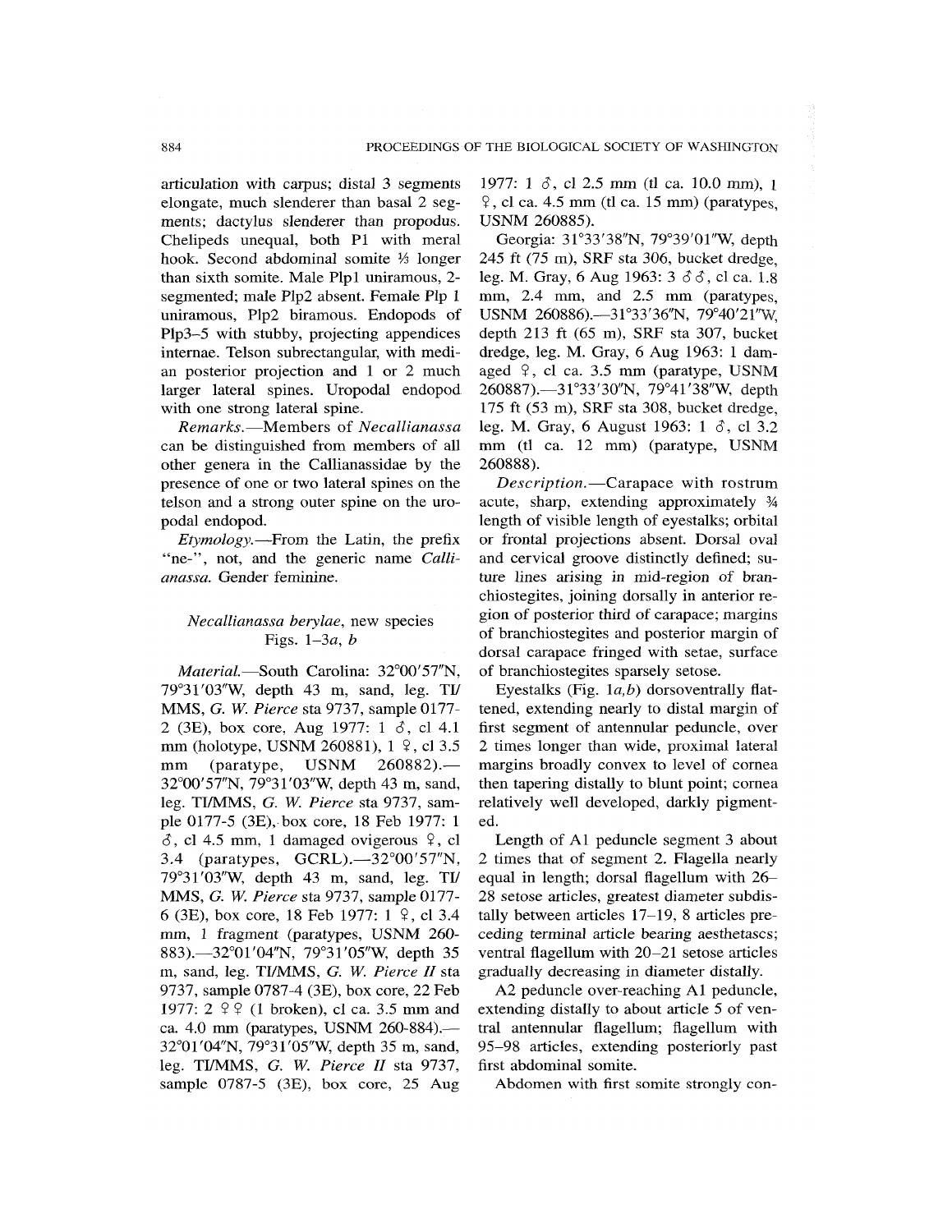

Fig. 1. *NecalUanassa berylae,* n. gen., n. sp. *a.* Front, dorsal view; *b.* Front, lateral view; c. Fingers of major chela of male; *d*, Major cheliped of male; *e*, Minor P1 of male (same shape as major P1 of female); *f*, Minor P1 of female; *g*, Tailfan. *a-e*, *g*, male holotype (USNM 260881), cl 4.1 mm; *f*, female paratype (USNM 260884), cl ca.  $3.5$  mm. Scales  $= 2$  mm.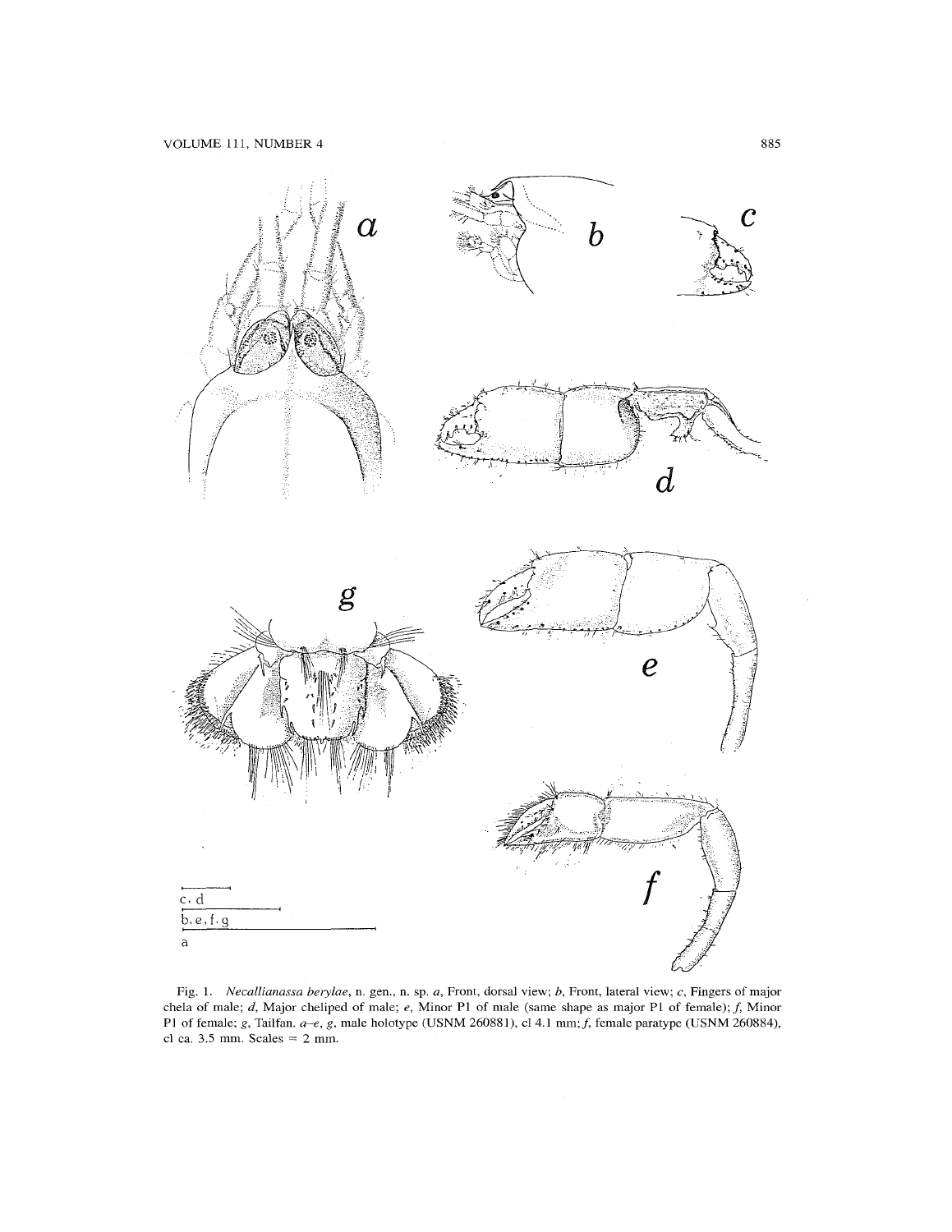

Fig. 2. *NecaUianassa berylae,* n. gen., n. sp. *a,* Man; *b,* Maxl (inserts show specialized setae on margin); c, Max2; *d,* Mxpl; *e,* Mxp2;/, Mxp3; g, P2; *h,* P5; /, Male Plpl;i, Female plpl. *a-e,j,* female paratype (USNM 260884), cl ca. 3.5 *mm; f-h,* female paratype (USNM 260882), *i,* male holotype (USNM 260881), cl 4.1 mm. Scales  $= 1$  mm.

stricted anteriorly (appearing subtriangular dorsally), pair of small setal tufts near posterodorsal margin. Second somite subquadrate, narrowest anteriorly, 1.3 times longer than first, circular patch of small setae near ventral margin of posterolateral border, a few setae along dorsal and ventral posterior margins. Third somite about as long as first, setation similar to that of second except circular patch of setae more centrally located on ventral margin. Fourth and fifth somites similar to third, but slightly shorter. Sixth somite broadest anteriorly, approximately same length as first, more setose than somites 1-5; small suture on posterior % of each lateral margin; mid-dorsal suture or groove opening on posterior margin, extending anterodorsally approximately *V-,* 

length of somite before closing to form indistinct, mid-dorsal line disappearing on anterior  $\frac{1}{4}$  of somite.

Mouthparts (Fig.  $2a-f$ ) with Man, Max1, and Max2 as figured (Fig.  $2a-c$ ). Max1 with distinctive "golden", club-shaped setae on distolateral margin (Fig. *2b,* enlargements).

Mxpl (Fig. *2d)* as figured. Mxp2 (Fig. *2e)* with greatly reduced, vestigial, podobranch; endopod with article 2 distinctly longer than combined length of articles 3-5; exopod extending approximately % length of endopodal article 2. Mxp3 (Fig.  $2f$ ) lacking exopod, endopod with ischium and merus stout, carpus, propodus, and dactylus relatively much narrower and attenuated; mesial surface of ischium with row of 14—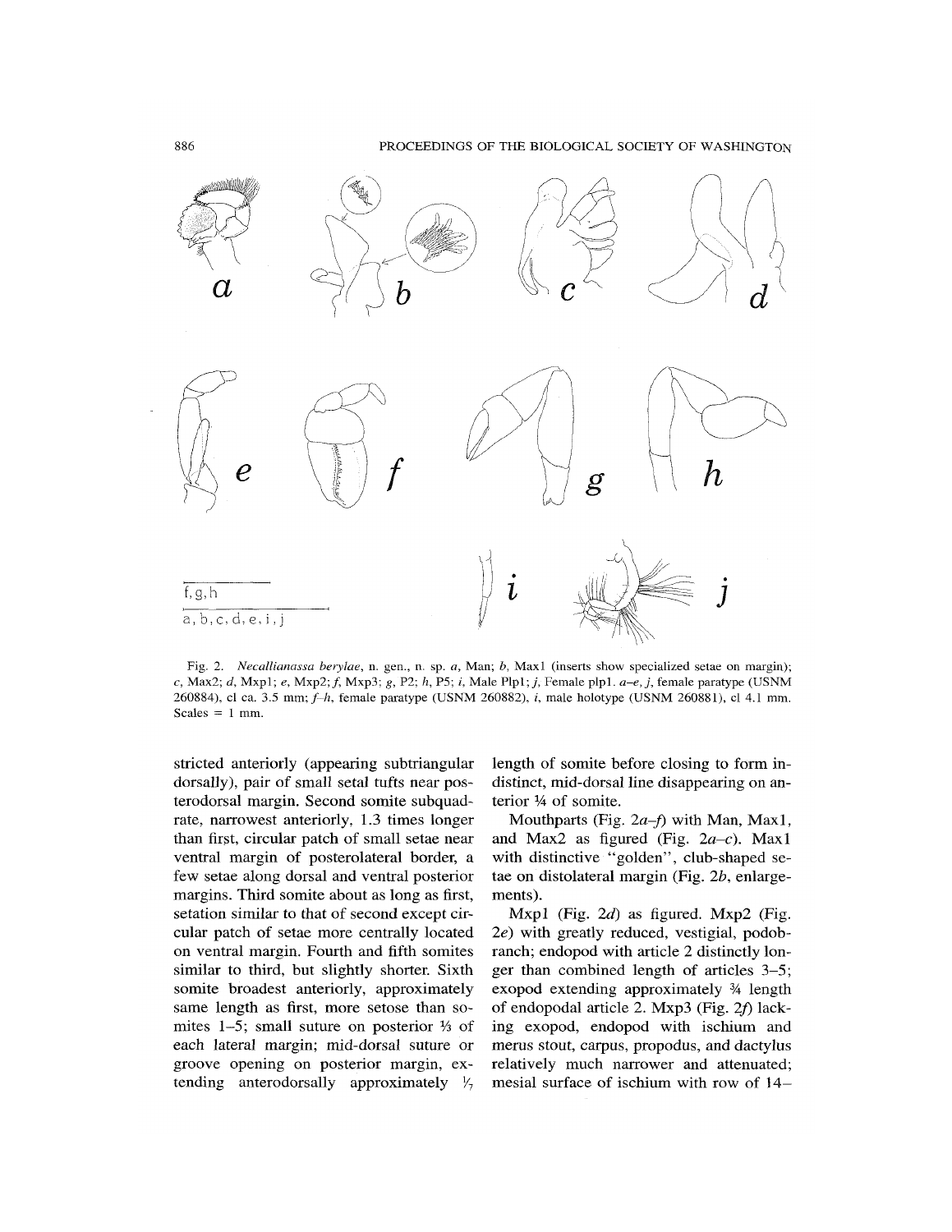

Fig. 3. *Necallianassa berylae,* n. gen, n. sp., *a,* Endopod of Plp3; *b.* Appendix interna, enlarged; *c,* Endopod of Plp3. a, *b,* male holotype of *N. berylae* (USNM 260881), cl 4.1 mm; c, *Necallianassa acanthura* (Caroli, 1946), new combination, holotype, National Natuurhistorisch Museum, Leiden. Scale =  $0.5$  mm (a, c),  $0.05$  mm *(b).* 

16 small teeth along distoproximal axis; merus distinctly wider than long, approximately % length of ischium, as broad or broader than distal end of ischium; carpus, propodus, and dactylus, and dactylus less than combined length of ischium and merus.

Chelipeds (PI) distinctly unequal (Fig. 1*d, f)*. Major cheliped with distinct gap between fixed and movable fingers; ischium relatively narrow with weakly crenulate ventral margin; merus bearing strongly developed hook-like process on proximal ventral margin, approximately twice as long as deep (excluding hook-like process); carpus subquadrate, nearly as deep as long, approximately as long as merus; propodus (excluding fixed finger) approximately *%* as deep as long, fixed finger lacking teeth; dactylus (movable finger) armed with distinct subdistal tooth and larger oblique proximal tooth, length slightly more than % length of propodal palm. Minor cheliped smaller and more weakly developed than major chela; merus unarmed, twice as long as deep; carpus attenuated, twice as long as deep; propodus with palm as long as deep, fixed finger lacking teeth, longer than palm; dactylus longer than palm of propodus, lacking teeth.

P2 as illustrated (Fig. 2g), chelae equal. Carpus *%* length of merus; fingers longer than palm.

P3 with merus longer than carpus; carpus *%* length of merus; propodus and carpus approximately equal in length.